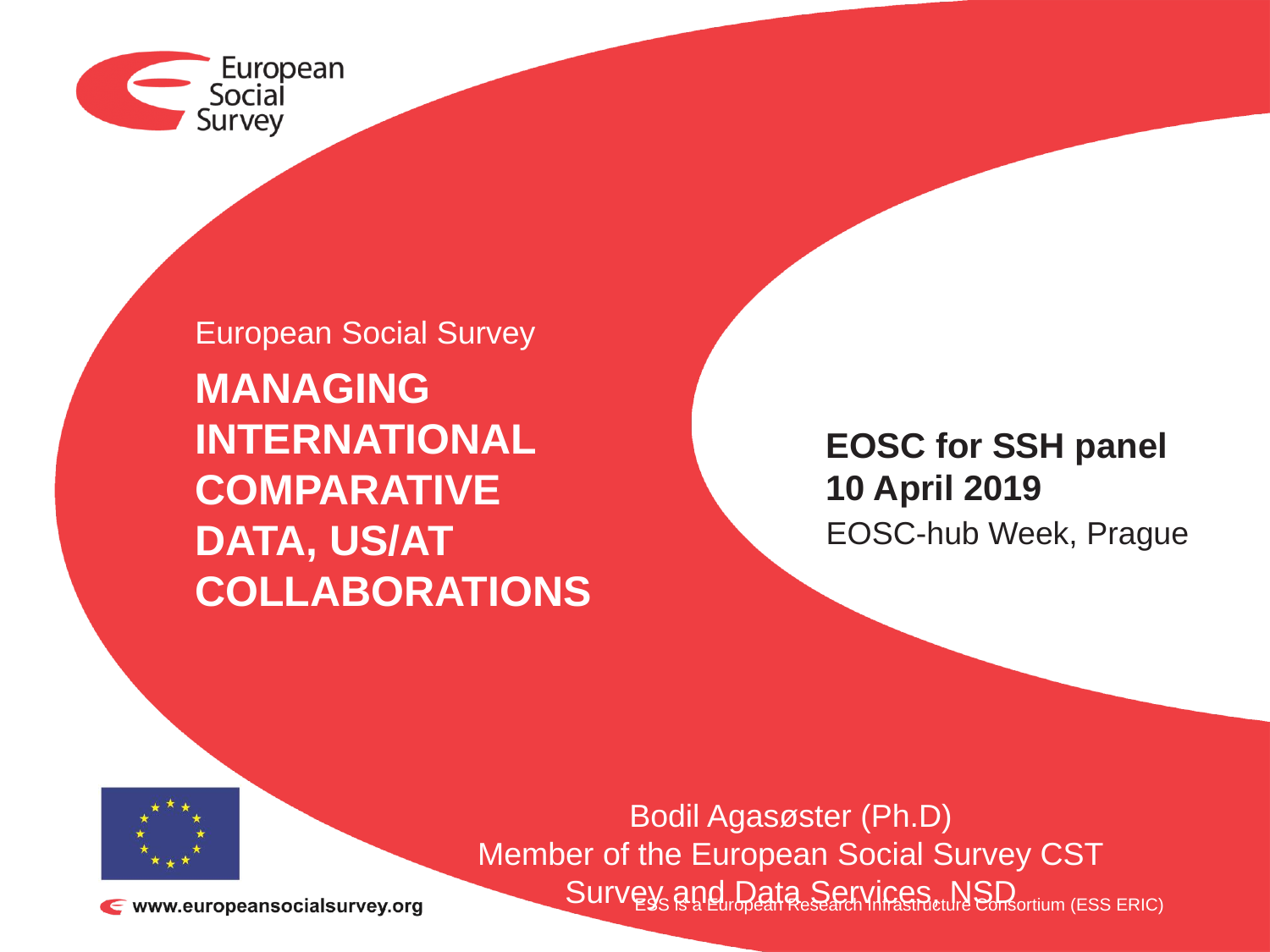2

## **ESS: Background**

- **Academic cross-national survey measuring attitudes**
- **Face-to-face interviews every two years (since 2002/03)**
- **8 rounds completed in 36 countries**
- **Over 380,000 interviews completed**
- **Data collection by a range of providers**
- **Currently undertaking Round 9 fieldwork**
- **All data free for non commercial use**
- **135,000 registered users**
- **3,904 academic publications used data (2004-17)**



|                                                                                                        | <b>State of Con-</b>                                                                 | <b>College</b> | <b>With Address</b>                                                                                                                                                                                                                                                       | <b>This And Facements</b> | <b>SAMPLE</b>                                                              |                                            |  |  |
|--------------------------------------------------------------------------------------------------------|--------------------------------------------------------------------------------------|----------------|---------------------------------------------------------------------------------------------------------------------------------------------------------------------------------------------------------------------------------------------------------------------------|---------------------------|----------------------------------------------------------------------------|--------------------------------------------|--|--|
|                                                                                                        | ESS Comulative Data Wizard                                                           |                |                                                                                                                                                                                                                                                                           |                           |                                                                            |                                            |  |  |
| Instituted was contented deposit-                                                                      |                                                                                      |                |                                                                                                                                                                                                                                                                           |                           | Thorometician                                                              |                                            |  |  |
| A Determination's                                                                                      |                                                                                      | A Course CATA  | The 555 Campdather Hata RCAA il good arcany to custodalous child from capabiled that have been on builed in the schop and 200.<br>Now in here an atom councils. We are only a possible and research travelstory to confurnise sources are file for dispositional Material | A Deemand Civ.            | <b>RELL FARMING IN THINGS AN END WINGS</b><br>1982 - Friendston Sandra Aut |                                            |  |  |
| Salary Vertichles                                                                                      |                                                                                      |                |                                                                                                                                                                                                                                                                           |                           | Select Rounds/Countries                                                    |                                            |  |  |
| 9.20 Bully our goll book (2011)                                                                        |                                                                                      |                |                                                                                                                                                                                                                                                                           |                           | <b>CA Bonnet</b>                                                           |                                            |  |  |
|                                                                                                        |                                                                                      |                | * SF Publics, reducing gainterstanders, effected road, allegations and other forms of particularizes, particularly. CATTERTS                                                                                                                                              |                           |                                                                            | <b>BE CARDING MICHIGAN DRIVE</b>           |  |  |
| * [2] habening and heng majal endusing whose are more disciplination extend and whose sheats (115.113) |                                                                                      |                |                                                                                                                                                                                                                                                                           |                           |                                                                            | Averal in links                            |  |  |
|                                                                                                        | * GR. Cander, was and financially composition (17) 1771                              |                |                                                                                                                                                                                                                                                                           |                           | <b>Seluzion</b>                                                            |                                            |  |  |
|                                                                                                        |                                                                                      |                | * [4] Social elementarybic profile, including hote of arts, education and accapators, areas resultanting (exc. 1410/4370)                                                                                                                                                 |                           | <b>Bulgary</b>                                                             |                                            |  |  |
| * SE monatorism sold (FCED)                                                                            |                                                                                      |                |                                                                                                                                                                                                                                                                           |                           | Oseie                                                                      |                                            |  |  |
| * UT Avenus (10,1911)                                                                                  |                                                                                      |                |                                                                                                                                                                                                                                                                           |                           | Comm                                                                       |                                            |  |  |
|                                                                                                        | A GP, Adverse region complete, interview time, administration of said baths, (1971). |                |                                                                                                                                                                                                                                                                           |                           | <b>Conta Regulate</b>                                                      |                                            |  |  |
| P.O. Neaton modules (PL121)                                                                            |                                                                                      |                |                                                                                                                                                                                                                                                                           |                           | <b>Ballymark</b>                                                           |                                            |  |  |
| * 27 Crack module exclusive spectrum (111)                                                             |                                                                                      |                |                                                                                                                                                                                                                                                                           |                           | <b>Trennis</b>                                                             |                                            |  |  |
|                                                                                                        |                                                                                      |                |                                                                                                                                                                                                                                                                           |                           | <b>Fishers</b>                                                             |                                            |  |  |
|                                                                                                        |                                                                                      |                |                                                                                                                                                                                                                                                                           |                           | France                                                                     |                                            |  |  |
|                                                                                                        |                                                                                      |                |                                                                                                                                                                                                                                                                           |                           |                                                                            | Wagnesser, July 4 at 100 per cent the time |  |  |



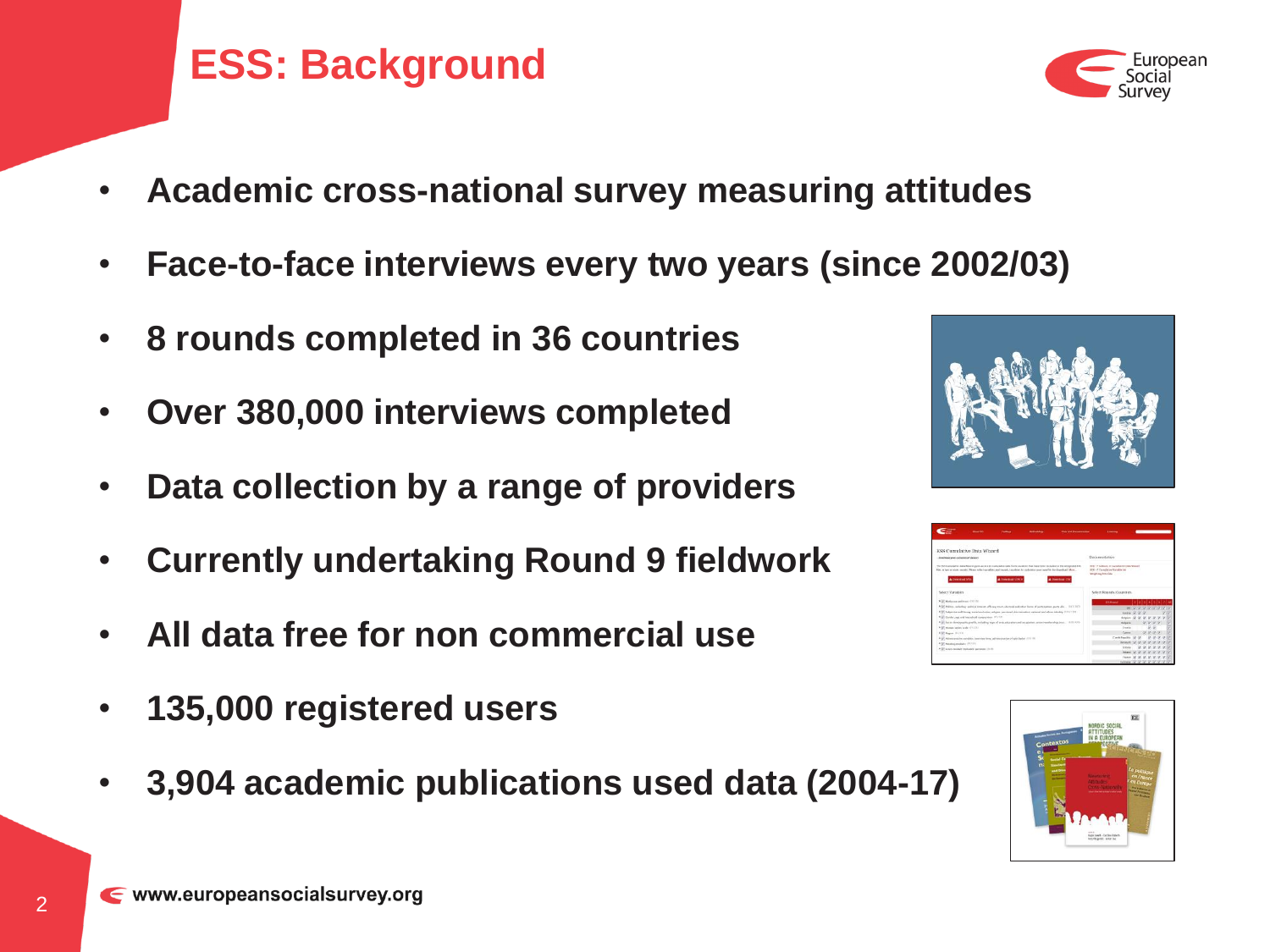# **ESS: Participating Countries (Round 9)**



#### **MEMBERS**

- Austria
- Belgium  $\overline{2}$
- **Bulgaria** З
- Croatia  $\overline{4}$
- Cyprus 5
- **Czech Republic** 6
- 7 Estonia
- Finland 8
- France 9
- 10 Germany
- Hungary  $11$
- $12$ celand
- 13 Ireland
- 14 Italy
- Latvia 15
- Lithuania 16
- **Netherlands** 17
- 18 Norway
- 19 Poland
- 20 Portugal
- Slovakia  $21$
- Slovenia 22
- 23 Sweden
- UK 24

#### **OBSERVER**

25 Switzerland

#### **GUESTS**

- Albania 26
- 27 Denmark
- Israel 28
- Montenegro 29
- Serbia 30
- $31$ Spain





← www.europeansocialsurvey.org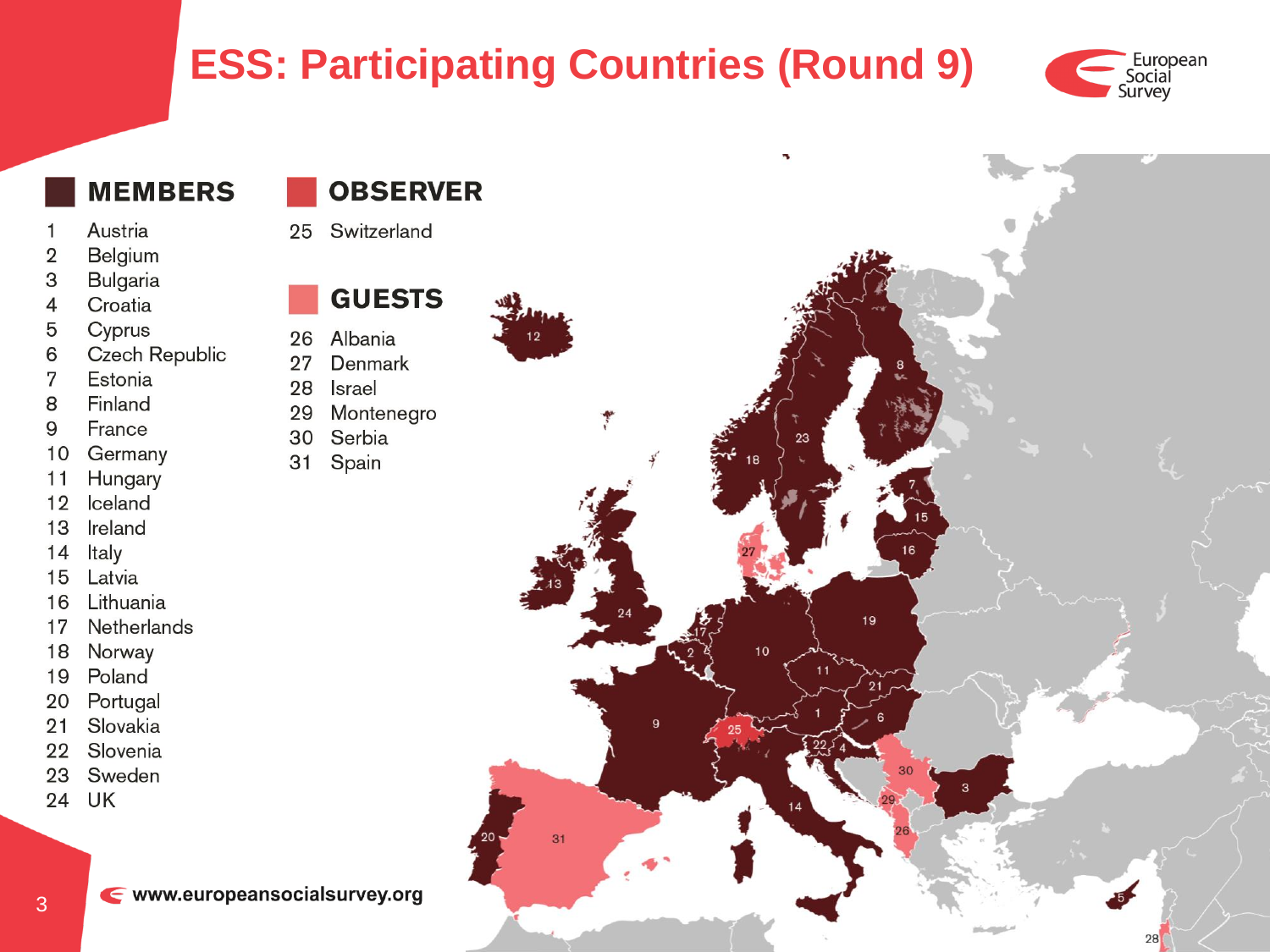**ESS in the SSHOC project – innovation in data access**



## **ESS pilot – what's in it for ESS users?**

**Showcasing how data and metadata from an international, repetitive survey can be adapted for the EOSC in line with the FAIR principles. Use of the machine-readable international meta data standard DDI for interoperability and tighter links between ESS data, metadata, methodological data.**

- **Set up and populate the repository**
- **Develop APIs**
- **Data publishing with DataCite/DOI and tailored landing pages with rich functionalities**
- **Authentication and API management solutions align with EOSC development**
- **-> Outreach to new types of uses and users.**

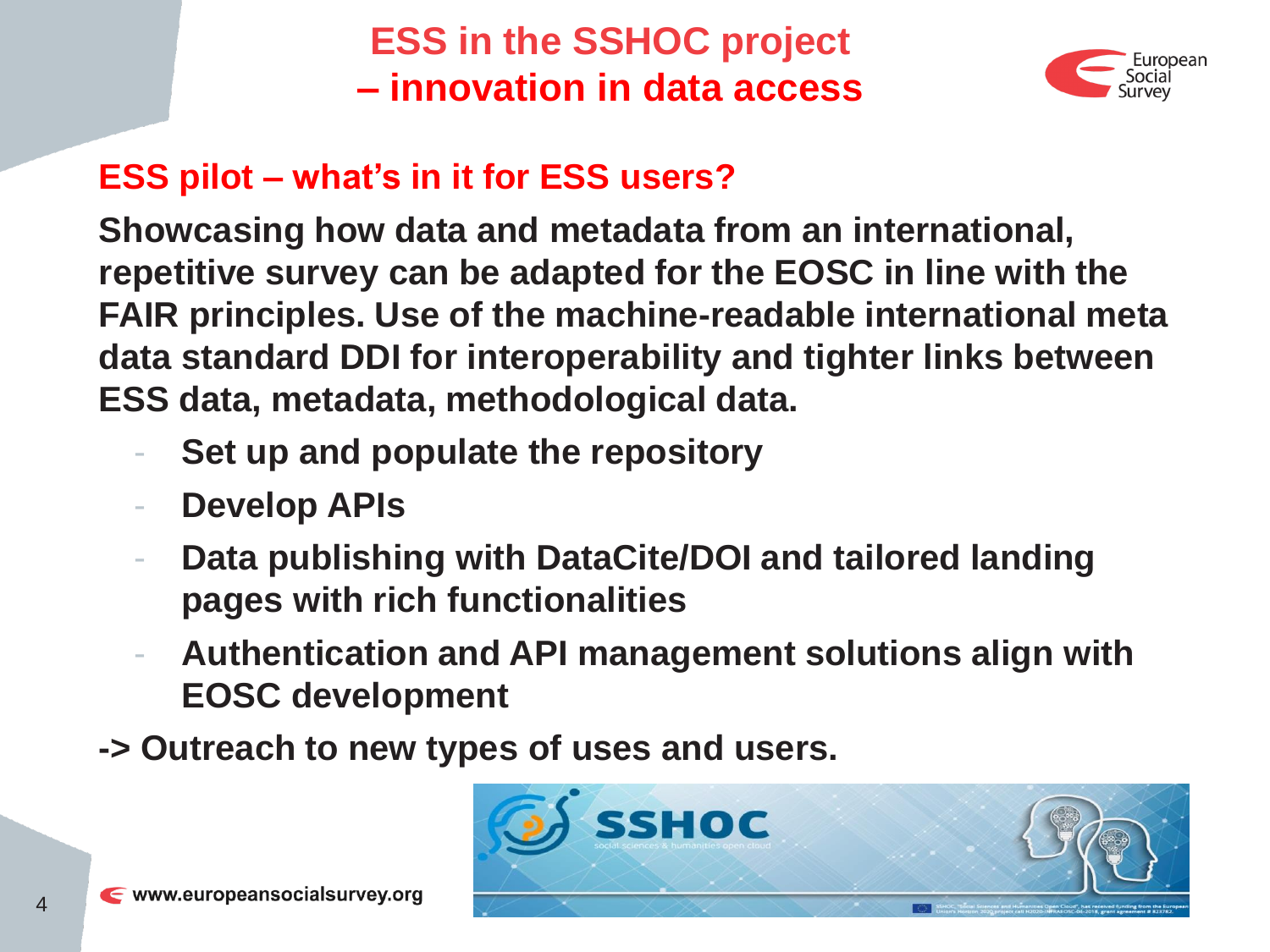# **ESS: Approach to collaboration with related studies**



**ESS ERIC works actively to promote global collaboration on collection of internationally comparative social survey data with a view of increased scientific impact of ESS data.**

### **WHICH STUDIES?**

- **The General Social Survey, US**
- **ANU: ESS Core in the "Living in Australia" survey**
- **South African Social Attitudes Surveys**
- **East Asia Social Survey**
- **Russia: ESS Round 9 as "Parallel study"**

### **HOW?**

• **ESS requests that related studies base on ESS methods and standards (variable names, labels etc.)**

### **EXPECTED IMPACT:**

- **SSHOC: Exposure of metadata to pan-European and global discovery solutions (DataCite/DOI, EUDat, CESSDA DC…)**
- **Standardisation, findability, (re)use of ESS and related studies' open data and increased impact and value of data.**